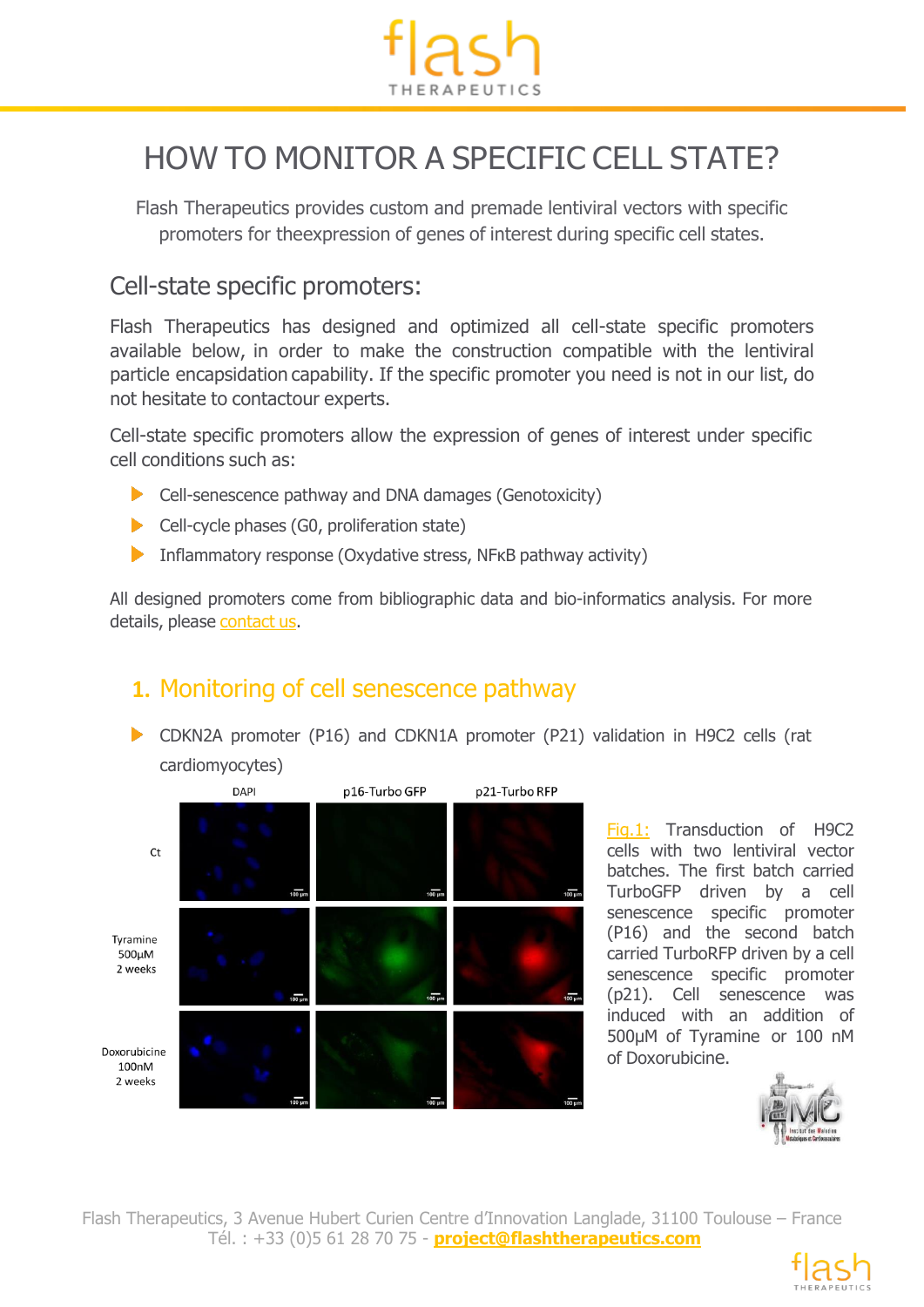Figure 1 shows the specific expression of both TurboGFP under the control of CDKN2A promoter (P16) and TurboRFP under the control of CDKN1A promoter (P21), after cell senescence induction. Vectalys demonstrates that these two promoters are specifically activated during cell senescence. These two promoters can be used for the expression of a gene of interest specifically during cell senescence.







Picture of fluorescent protein expression (mTagBFP) after senescence induction



Fig.2: Transduction of A549 cells with a lentiviral vector batch carrying mTagBFP driven by a cell senescence specific promoter (p21). To induce cell senescence, a Bleomycin solution was added at 50µg per ml and cells were incubated 5 days at 37°C 5%CO2.

After senescence induction (day 1), the increase of fluorescence in figure 2 confirms the senescence-specificity of the CDKN1A promoter (P21). The low fluorescence level (day 0) is due to a background expression of P21 transactivator in A549 cells.

| Cell-senescence pathway and DNA damages specific promoters |                                                                           |                                                                                                                                                                                                                                                       |  |
|------------------------------------------------------------|---------------------------------------------------------------------------|-------------------------------------------------------------------------------------------------------------------------------------------------------------------------------------------------------------------------------------------------------|--|
| CDKN1A<br>(p21)                                            | Cyclin-dependent kinase<br>inhibitor 1A (p21, Cip1)                       | Mediates the p53-dependent cell cycle G1 phase arrest in<br>response to a variety of stress stimuli involved in proliferation,<br>apoptosis, differentiation, stem cell self-renewal and senescence<br>monitoring of DNA damages, genotoxicity assays |  |
| <b>TP53-RE</b>                                             | Synthetic promoter based<br>on TP53 response element<br>from p21 promoter | Biosensor for detection of p53 activation (in response to DNA<br>damage, genotoxic stress)                                                                                                                                                            |  |
| CDKN <sub>2</sub> A<br>(p16)                               | Cyclin-dependent kinase<br>inhibitor 2A                                   | Ageing, senescence, cell cycle regulation (also implicated in<br>tumorigenesis as a sensor of oncogenic stress)                                                                                                                                       |  |
| <b>MAOA</b>                                                | Monoamine oxidase A                                                       | Allows monitoring of MAOA mitochondrial enzyme expression -<br>MAOA activity in cardiomyocytes is a source of oxidative stress<br>(H2O2 byproduct production)<br>inducing cardiac senescence - MAOA<br>is also expressed in brain                     |  |

Flash Therapeutics, 3 Avenue Hubert Curien Centre d'Innovation Langlade, 31100 Toulouse – France Tél. : +33 (0)5 61 28 70 75 - **project@flashtherapeutics.com**

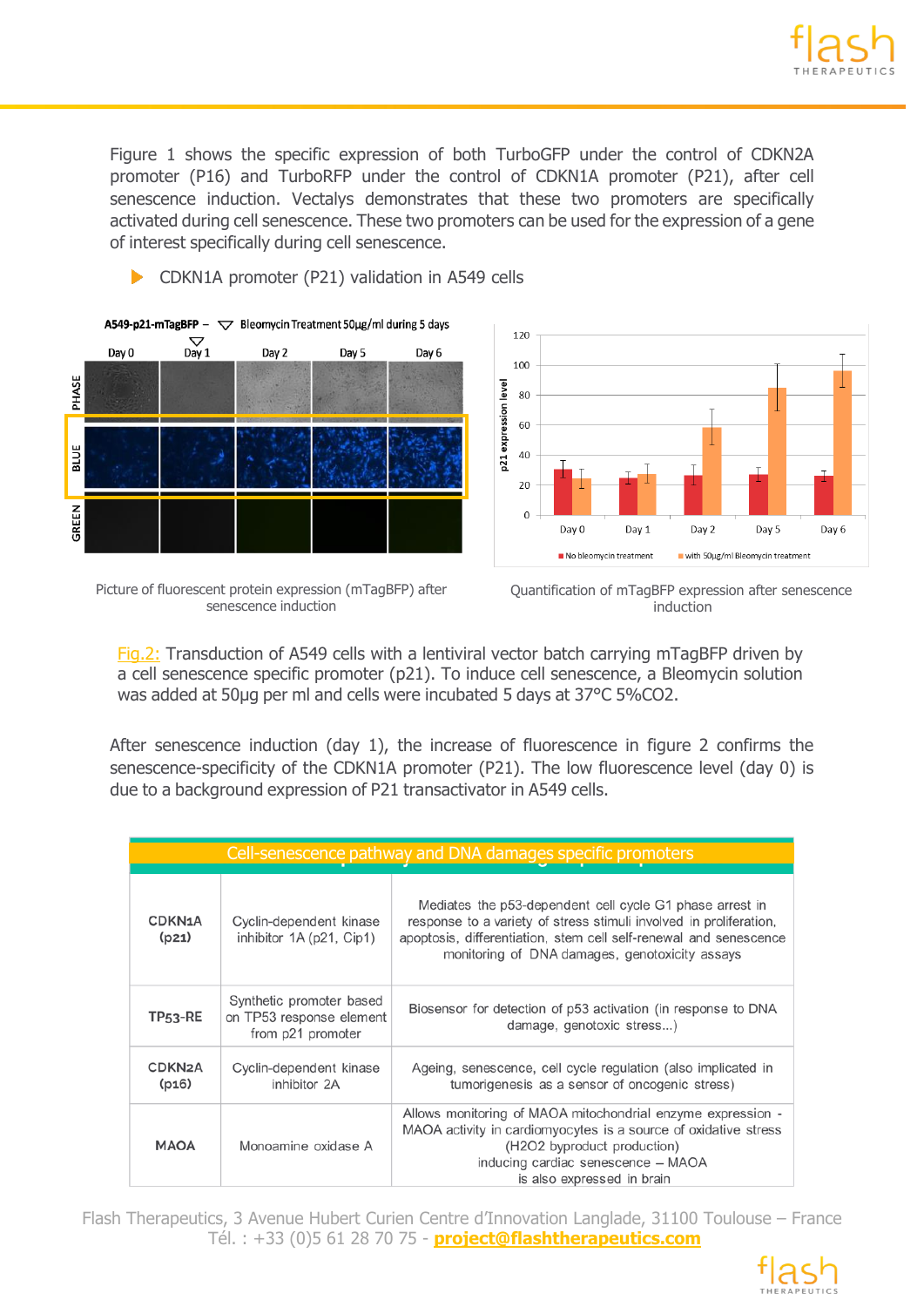Each specific promoters above are available for custom lentiviral vector projects. [Premade](https://www.vectalys.com/web/vectalys/83-specific-promoter.php) [lentiviral](https://www.vectalys.com/web/vectalys/83-specific-promoter.php) particles with fluorescent proteins are also available for testing.

## **2.** To monitor the inflammatory response:



**Fig.4:** Cells were transduced by a luciferase expressing-lentiviral vector, driven by a NFKB Response element. One week after transduction, U937 cells were activated by LPS/PMA for 1h. Luciferase activity was detected at 1h, 7h, 24h and 48h after activation in 96-well multiplate in triplicate (data gathered by Vectalys).

Figure 4 demonstrates the high specificity of NFKB promoter to be activated and to express a gene of interest during inflammatory response.



#### **3.** Monitor and track the cell cycle stages of a cell population

Validation of KI67 promoter in HCT116 cell line



Flash Therapeutics, 3 Avenue Hubert Curien Centre d'Innovation Langlade, 31100 Toulouse – France Tél. : +33 (0)5 61 28 70 75 - **project@flashtherapeutics.com**